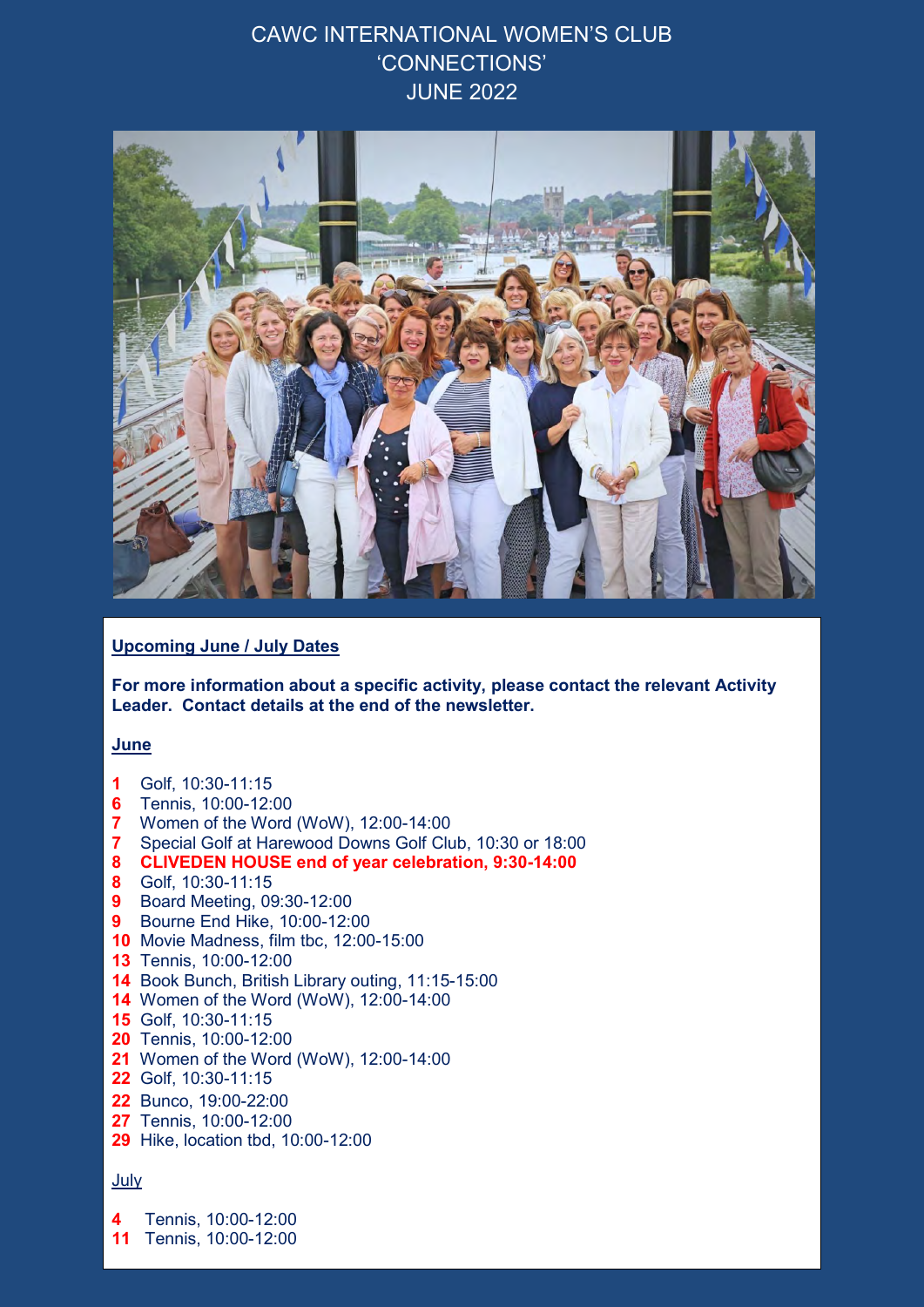#### **SAVE THE DATE:**

#### **8 th SEPTEMBER – General Meeting, King's Arms, Old Amersham 13th NOVEMBER – Charity Christmas Bazaar, Crowne Plaza, Gerrards Cross**

#### **Useful Club links**:

Website: [https://cawc.co.uk/](https://cawc.us14.list-manage.com/track/click?u=0981b30d27a0f8200fd6fa8cb&id=9026b74285&e=2848cb8fa1) Instagram: [cawc\\_international](https://cawc.us14.list-manage.com/track/click?u=0981b30d27a0f8200fd6fa8cb&id=ea4ebf5fb7&e=2848cb8fa1) Twitter: @cawc\_intl

YouTube links for Speaker Series

#### *[https://www.youtube.com/channel/UCORfhRKZnM0gyP1I78oVY9A](https://cawc.us14.list-manage.com/track/click?u=0981b30d27a0f8200fd6fa8cb&id=54763c4e6b&e=2848cb8fa1)*

#### **PRESIDENTS' MESSAGE**

As CAWC International continues to thrive in its  $33<sup>rd</sup>$  year of existence, it is an honour and a privilege to serve as your new co-Presidents. Over the years (and through a Pandemic!) our Club has adapted and survived…in fact, it has thrived. We continue to welcome new members and embrace new technology. However, nothing can replace the joy of getting together in person with our friends and, as we close out the 2021/2022 Club year and look forward to the 2022/2023 Club year, we are enthusiastic to join you all in enjoying the full range of activities organized by the Board, our Activities leaders, the Bazaar committee as well as our wonderful monthly General meetings (starting up again **8 th September at the King's Arm Hotel in Old Amersham**).

Before we close out this Club year, however, we still have two fabulous opportunities to get together. The first, as you are (hopefully!) all aware, is the end of year celebration at Cliveden. We have >40 of you joining us for this afternoon of house-touring, afternoon-teaing and Thames-boating on Wednesday, 8<sup>th</sup> June. For those of you who are registered for the event keep an eye out for final details in the coming week or so. The second is a NEW opportunity for fun in the sun! Feast over Flame at the Henley Regatta has generously offered that, for any CAWC tables, they will donate 20% of each ticket to our chosen charity (the MND Breathing Support Project). We already have one table committed and are looking to populate another as this is a wonderful (and fun) way to further support our philanthropic efforts. Details below:

- o Date: **29th June 2022**
- o Timing: Ticket covers the 11am-11pm Feast over Flame experience
- $\circ$  What does the ticket include? Access to the exclusive Feast over Flame riverbank terrace (great views!), welcome champagne and nibbles, live music, gourmet 4-course lunch, wine/water served with lunch, evening gourmet burger (from 8pm)
- o Fully stocked bar, open all day, for those who want to purchase additional drinks
- o Dress code: Smart casual
- o Cost: £165 per head
- o **How to book a place at the CAWC table: Please email Pam Showalter at pamsfawco@gmail.com. Put "Feast over Flame" in the subject line please to make Pam's life easier**.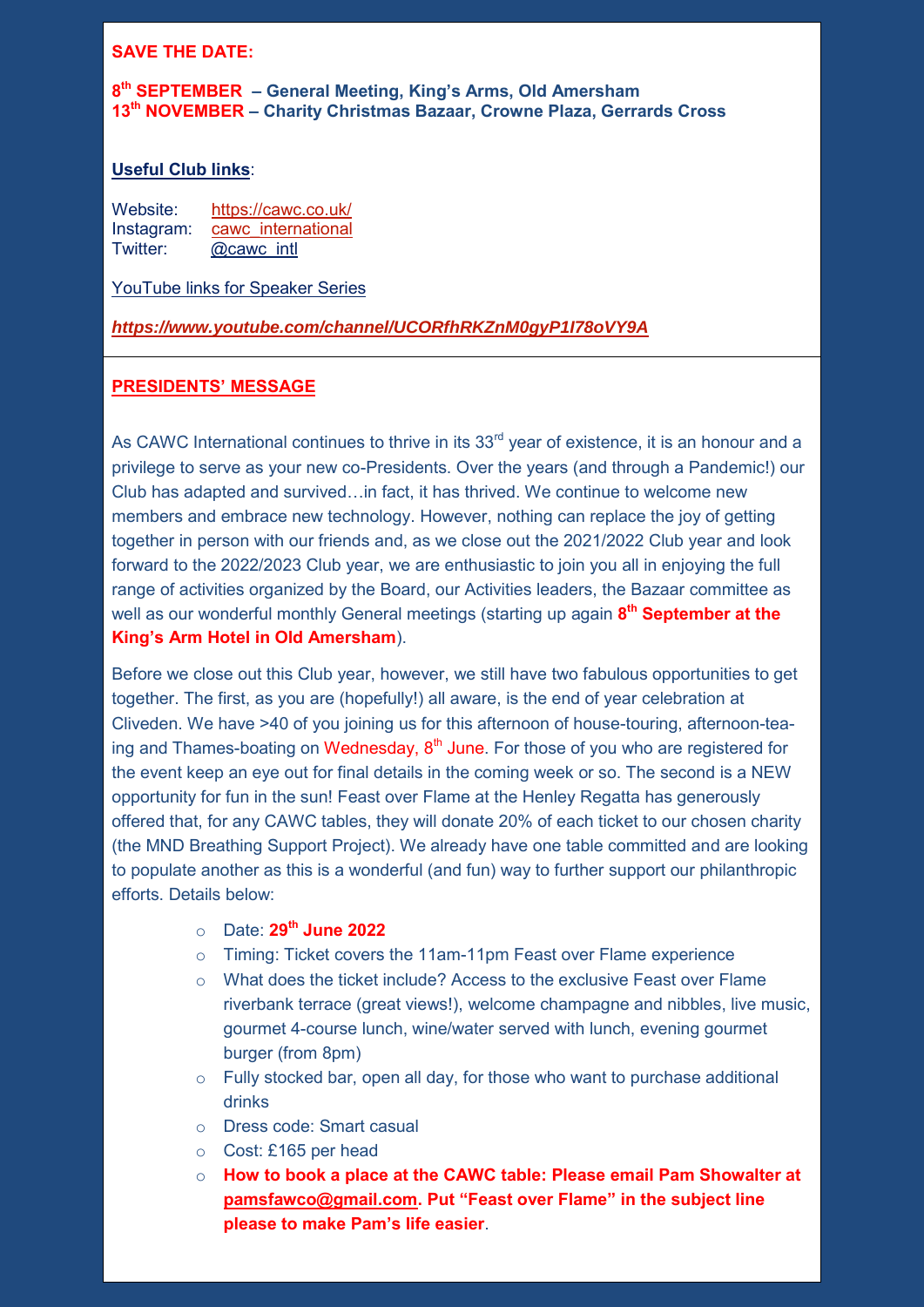To all our >100 members, a HUGE thank you for being a part of the CAWC International community. The thread of friendship runs through all the shared Club experiences, and we thank you for your support. As this is the final Connections of the 2021/2022 Club year before we all break for summer, we will also take this opportunity to wish you all a wonderful summer holiday filled with family, friends, laughter and – hopefully – a good dose of sunshine. Keep an eye out for communications prior to the September General Meeting as this is a new meeting venue for us and we'll be sending out parking instructions and other information relevant to the meeting at the beginning of the month.

Finally, do remember – especially if you go to the US over the summer holidays - to bring back something for the Bazaar baskets. Here are some of our "most wanted" items (see below). Consider adding a bit to your suitcase on your return trip!

- American Candy not available in UK
- 'Cracker Jacks' Boxes / Beef Jerky / Nuts / 'Chex Mix'
- TWIZZLERS Red Liquorice / Hot Tamales Candies (USA)
- Pumpkin Bread Mix / Jiffy Corn Muffin Mix / Cake Mix (Duncan Hines)
- USA Ready Made Frosting / Thanksgiving Food / BBQ Sauce
- Mexican or Tex Mex Theme Products / Velveeta Cheese / Bushes Baked Beans
- NFL Souvenir Items

Again, we are honoured to be the new Presidents and hope that together we can all make our club even stronger and better than ever.

*"Wherever women gather together failure is impossible."* Susan B. Anthony

All our best.



Daniela Matson / Andrea Grimes-Crompton [cawcpresidentuk@gmail.com](mailto:cawcpresidentuk@gmail.com)

#### **OUR SPONSORS 2021 / 2022**

Please note the following benefits offered by our sponsors:

Oxygen Lifestyle Salon & Spa 20% off hairdressing and beauty services on appointments scheduled Monday - Thursday

The Natural Laundry 10% off all cleaning services

KN Communications offers a member discount on their 1:2:1 sessions

Click on the sponsor icon to find out more information.

If you would like more information about becoming a Club sponsor, please contact Malina Walsh - [cawcsponsorshipuk@gmail.com.](mailto:cawcsponsorshipuk@gmail.com)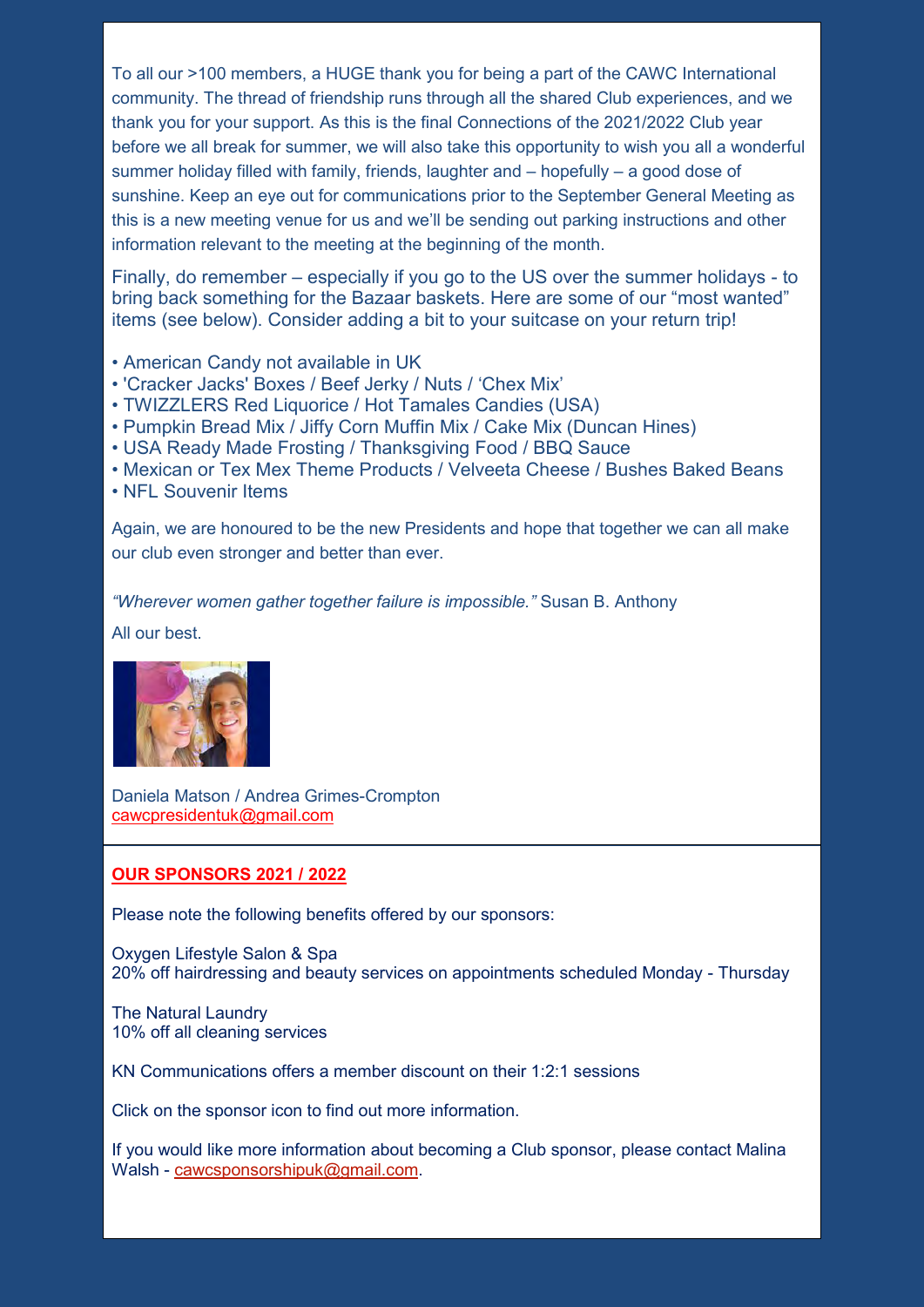



# **PROGRAMMES – 1 st VP**



Allexia Griffiths / Caroline Gallup [cawc1vpuk@gmail.com](mailto:cawc1vpuk@gmail.com)

#### **MEMBERSHIP**

Hello ladies, I am Neelam Challoner and I have taken over the Membership from Anita Wallace. I am really glad to be contributing to the club by stepping in as a Board Member and building some wonderful friendships. Please bear with me as we make this transition. Thank you to everyone that has renewed their membership and to all the new members that have joined CAWC, it has been a wonderful and fruitful year and I predict that the next club year will be fantastic too.

We are looking to digitise and automate the membership process, new and renewals, so watch this space as we move into an advanced digital age and also become 'greener'. But don't worry, for those who avoid change, it's going to be really easy to follow.

If you wish to renew your subscription now, before it goes to an online payment, would you please pay either £70 or £35 into the Club's account, details as follows:

Sort Code 40-09-29 Account Number: 61107488 (Please reference first initial and full surname in comments)

Birthdays: many Happy Returns to all the Birthday Ladies coming up over the summer.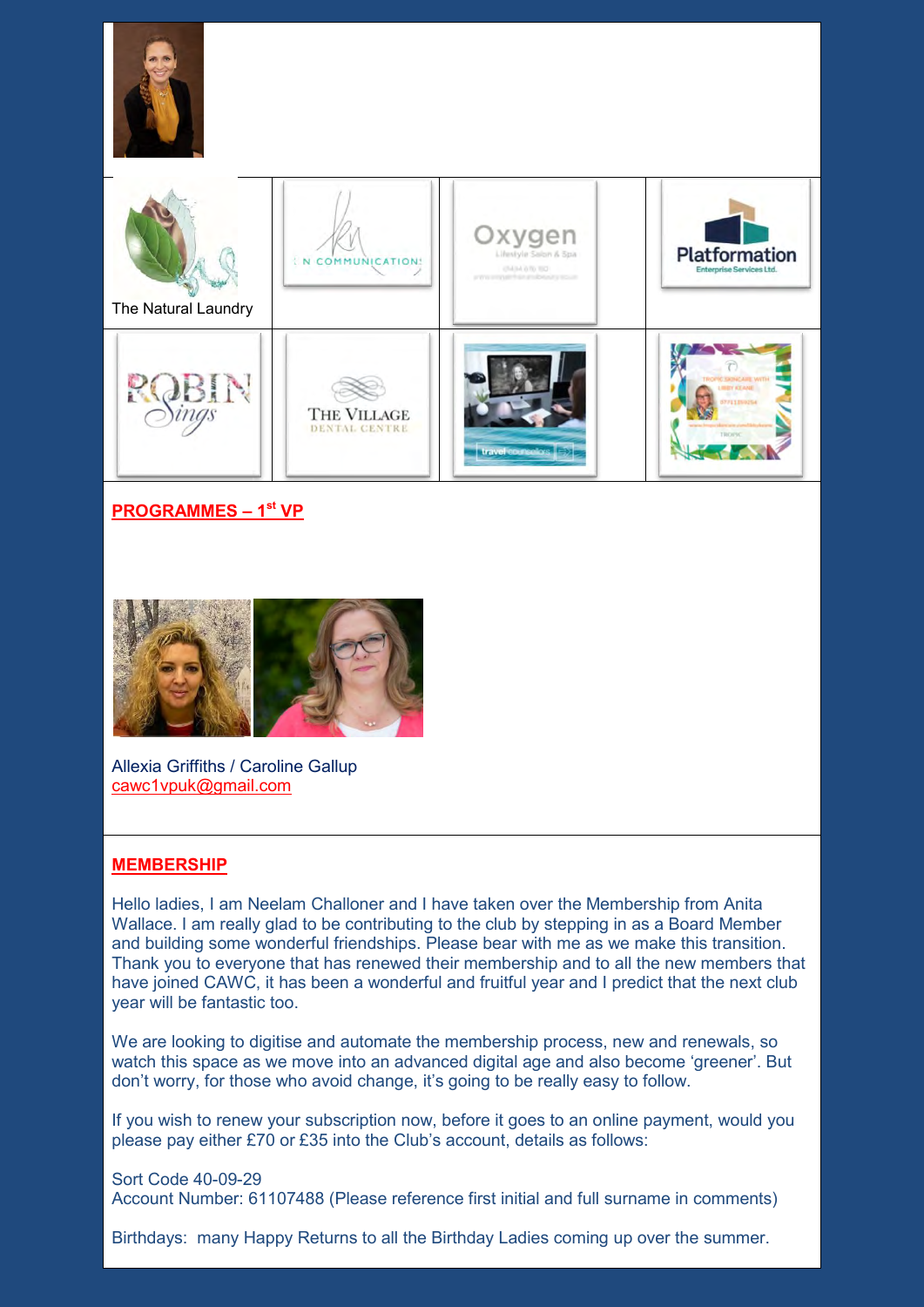# **June**

Jane Abbot Brooke Bourgeois Neelam Challoner Kerrie Dunker Allexia Griffiths Ariana Kaleta Harbinder Sandhar Peg Wernette Lety Wicks

### **July**

Denise Abdussamad Bori Bojthe Monika Bracken Annie Charlier Melecia Jefferies Denise Emery Lynn Goad Polli Phippen Jane Sabugueiro Sam White

# **August**

Camilla Andrews Farida Gabb Caroline Gallup Andrea Grimes-Crompton Tamara Woodruff



Neelam Challoner [cawcmembershipuk@gmail.com](mailto:CAWCmembershipuk@gmail.com)

# **ACTIVITIES**

If you are interested in any of the following activities, please contact the appropriate Activity Leader.